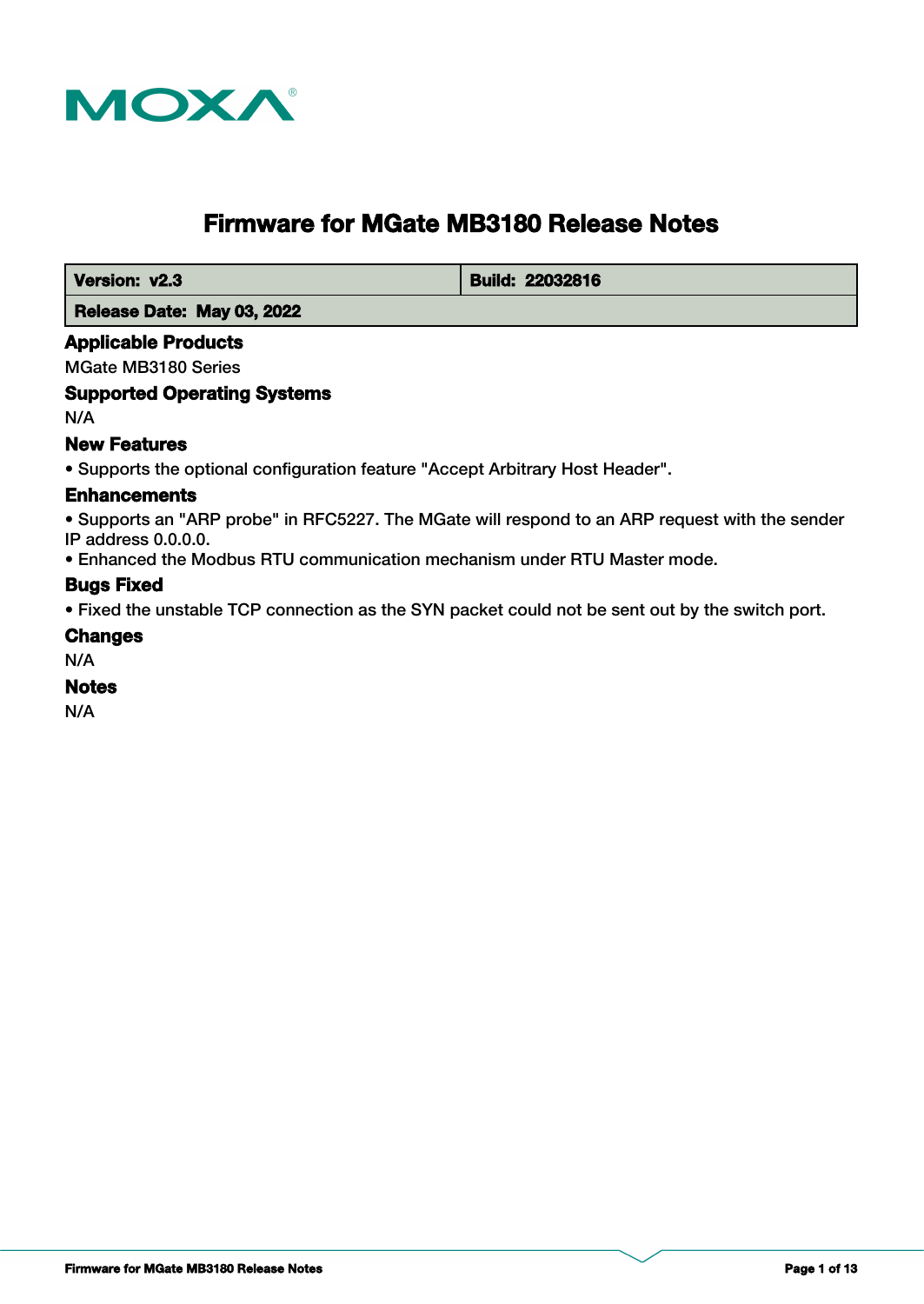

 **Version: v2.2 Build: 20090212** 

 **Release Date: Sep 29, 2020**

# **Applicable Products**

N/A

# **Supported Operating Systems**

N/A

# **New Features**

N/A

# **Enhancements**

- Vulnerability issues (higher level or above) have been fixed, following a Nessus and Defensics scan.
- Supports MXconfig v2.6 and MXview v3.1.8.
- Enhanced the System Log display.
- Strengthened the TLS cipher suite for security enhancement.
- Enhanced MOXA commands under the account login process.
- Adjusted Telnet default settings from enable to disable.
- Disabled unsecure TLS 1.0 and TLS 1.1.
- Enhanced Accessible IP List feature.

# **Bugs Fixed**

- Added CSRF attack protection for the login webpage.
- Serial parameters might have been incorrect when switching between ASCII and RTU modes.
- Fixed the incomplete display in the web console.
- Fixed SNMPv3 issues.
- Fixed the MGate's failure to get an IP address under DHCP mode.
- Fixed https connections that might have caused the web service to stop working.

### **Changes**

N/A

### **Notes**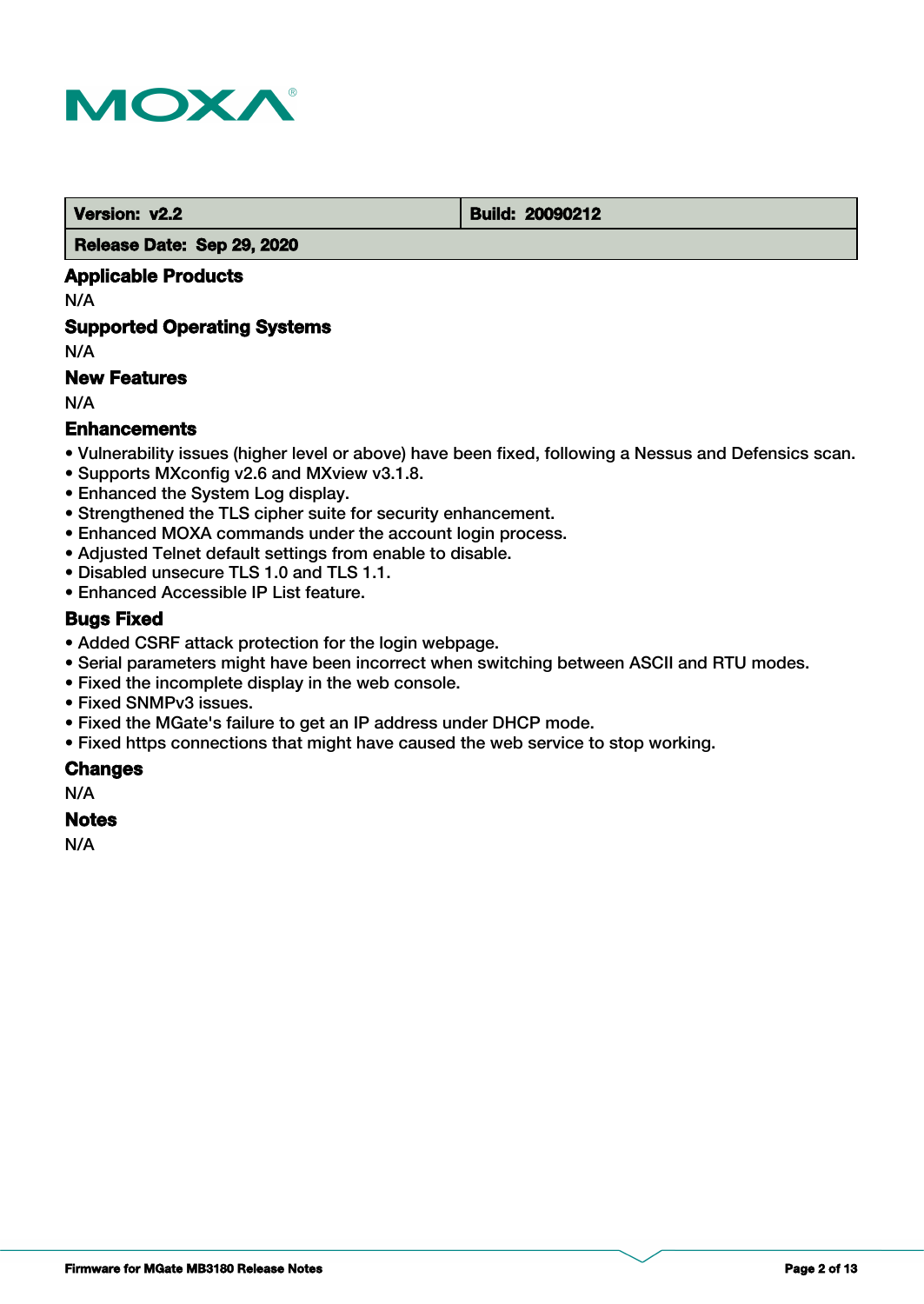

 **Version: V2.1 Build: N/A** 

 **Release Date: Dec 24, 2018**

# **Applicable Products**

N/A

# **Supported Operating Systems**

N/A

# **New Features**

N/A

# **Enhancements**

• Enhance cybersecurity features, including account management, password protection enhancement, SNMPv3, and configuration encryption.

- Accessible IP List supports denying Web/Telnet console access.
- Enhance the complexity of token generation for the protection of CSRF attack.
- Enhance the complexity of the key for password encryption in web console login process.
- Hide sensitive information on web login page.
- Encrypting sensitive information when exporting configuration file.

# **Bugs Fixed**

• Fixed the crashing of the MGate Series caused by exporting configuration through DSU.

• Solved the stack-based buffer overflow issue in web console, which might cause web service's corruption through DSU.

• Fixed the forwarding of the response after receiving broadcast response.

### **Changes**

N/A

### **Notes**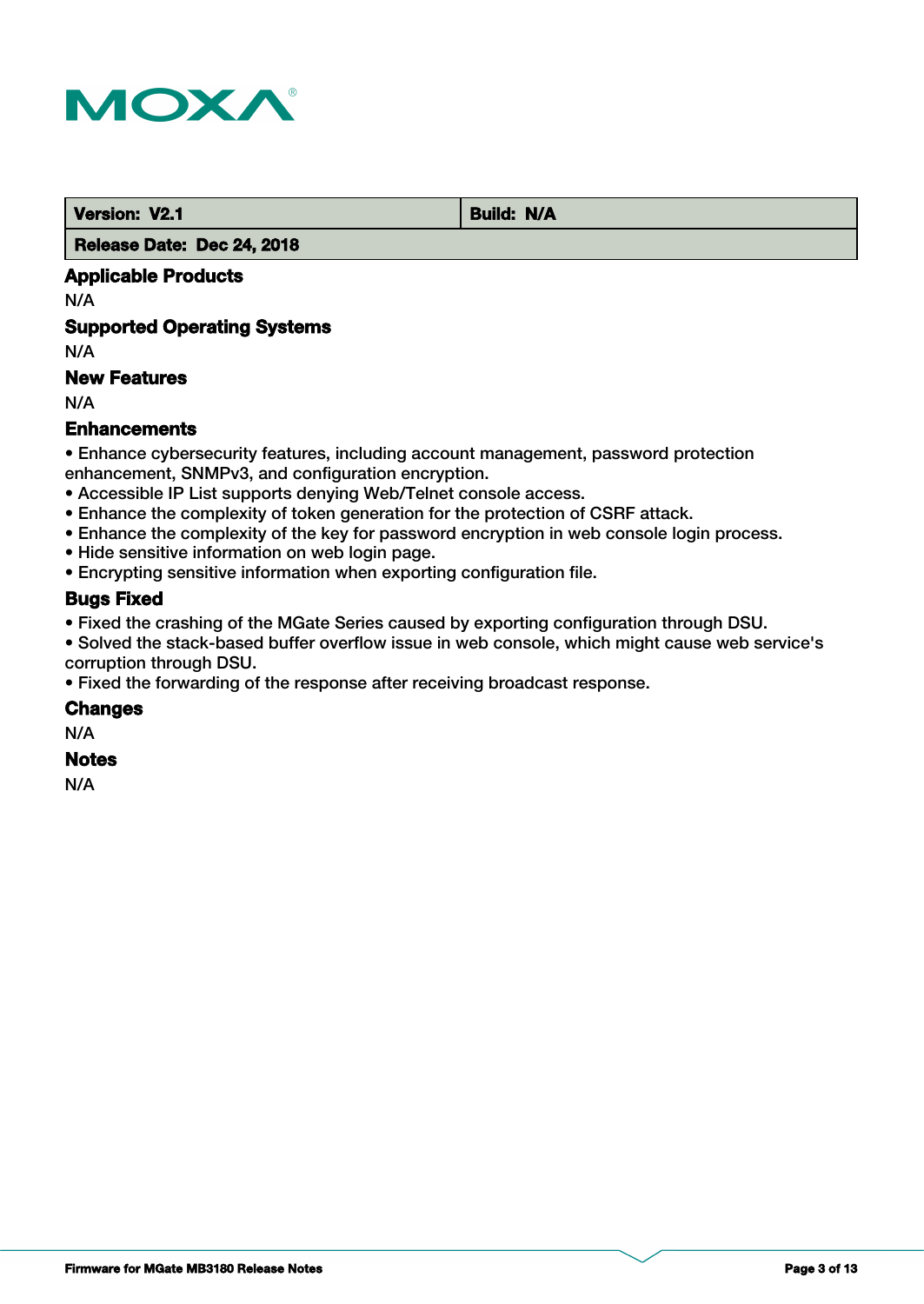

 **Version: v2.0 Build: Build: Build 17030713** 

 **Release Date: Apr 25, 2017**

# **Applicable Products**

MGate MB3180

# **Supported Operating Systems**

N/A

# **New Features**

N/A

# **Enhancements**

• Enabled a default password.

# **Bugs Fixed**

• The user's password and SNMP community name may be exposed by a buffer overflow issue.

# **Changes**

N/A

# **Notes**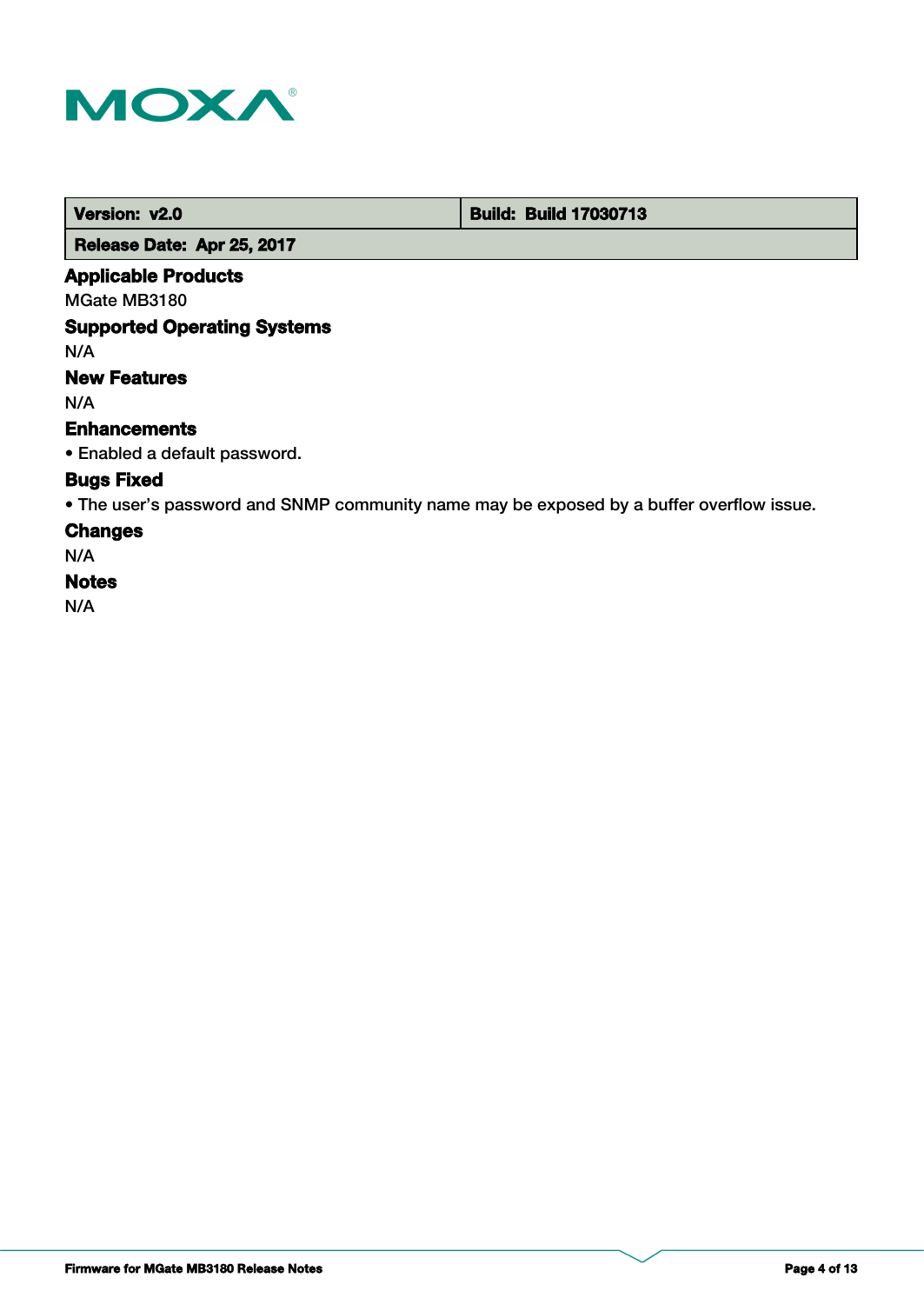

| Version: v1.8            | <b>Build: Build 16053118</b> |
|--------------------------|------------------------------|
| <b>Release Date: N/A</b> |                              |

# **Applicable Products**

MGate MB3180

# **Supported Operating Systems**

N/A

# **New Features**

N/A

#### **Enhancements**

• Enhanced the strength of parameters used in the web console to avoid unauthorized access.

### **Bugs Fixed**

N/A

# **Changes**

N/A

# **Notes**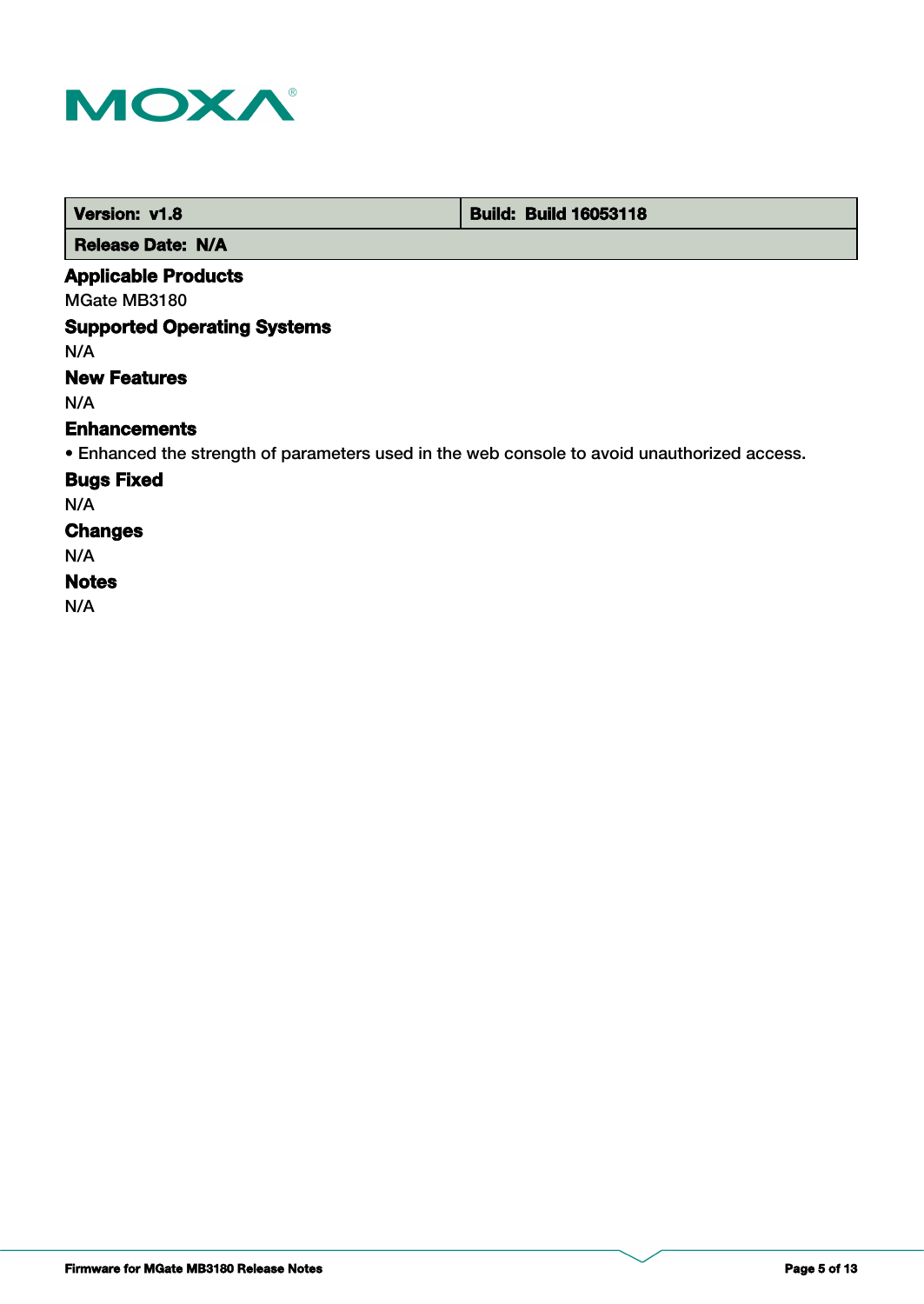

 **Version: v1.7 Build: Build: Build 16012810** 

 **Release Date: N/A**

# **Applicable Products**

MGate MB3180

# **Supported Operating Systems**

N/A

### **New Features**

• Added web console.

# **Enhancements**

N/A

# **Bugs Fixed**

• Serial communication problems when the baudrate is low.

• If a Modbus TCP slave divides the TCP response to two packets, MGate could not support it. • When configured by SNMP, the system name, location, and contact information could not be saved.

• Slave id mapping info for the serial port would be cleared to zero when changing the Modbus mode.

### **Changes**

N/A

# **Notes**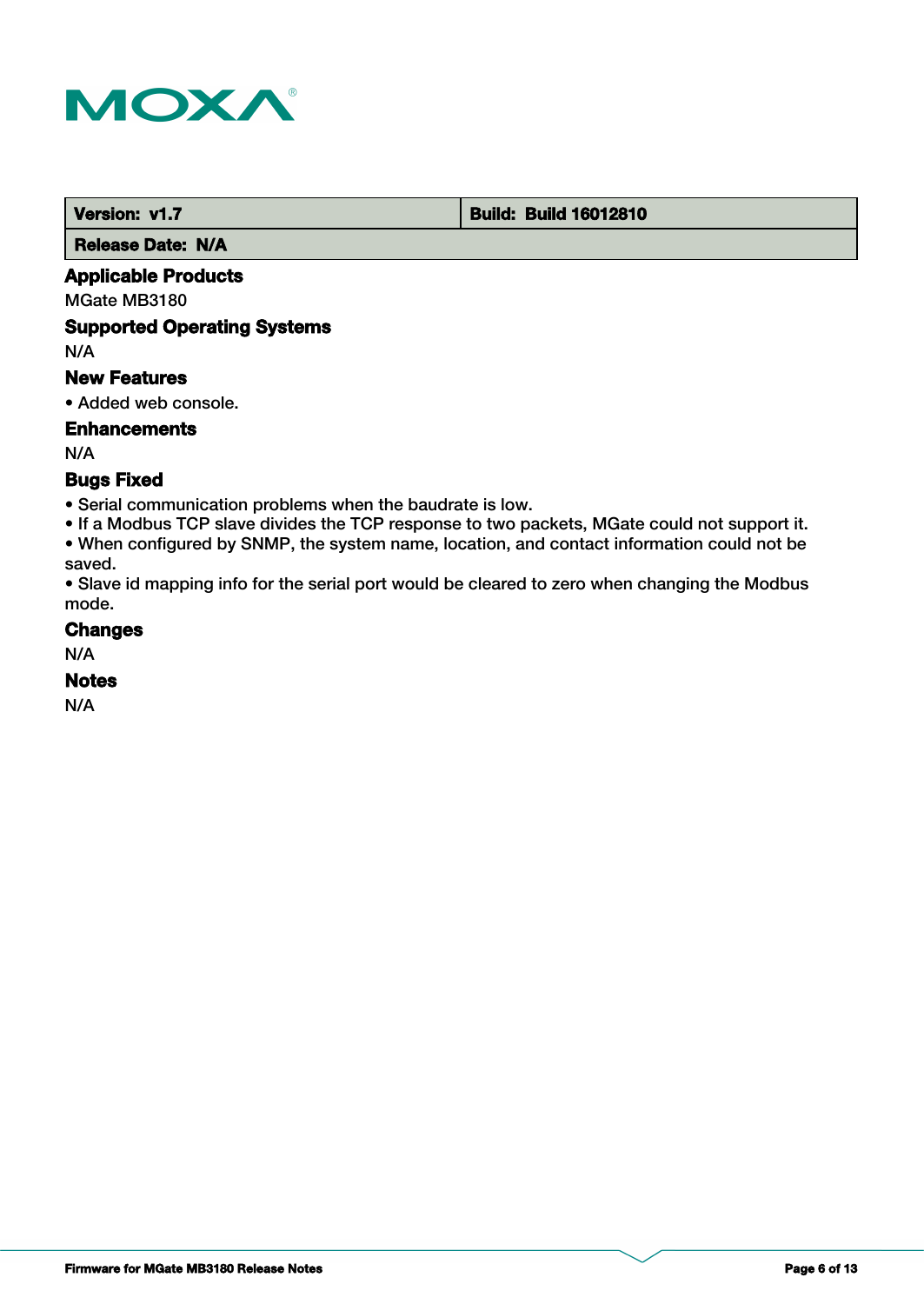

| Version: v1.6                                      | <b>Build: Build 15062414</b> |
|----------------------------------------------------|------------------------------|
| <b>Release Date: N/A</b>                           |                              |
| <b>Applicable Products</b>                         |                              |
| MGate MB3180                                       |                              |
| <b>Supported Operating Systems</b>                 |                              |
| N/A                                                |                              |
| <b>New Features</b>                                |                              |
| • Supports Modbus routing by multi-range slave ID. |                              |
| <b>Enhancements</b>                                |                              |
| N/A                                                |                              |
| <b>Bugs Fixed</b>                                  |                              |
| N/A                                                |                              |
| <b>Changes</b>                                     |                              |
| N/A                                                |                              |
| <b>Notes</b>                                       |                              |
| N/A                                                |                              |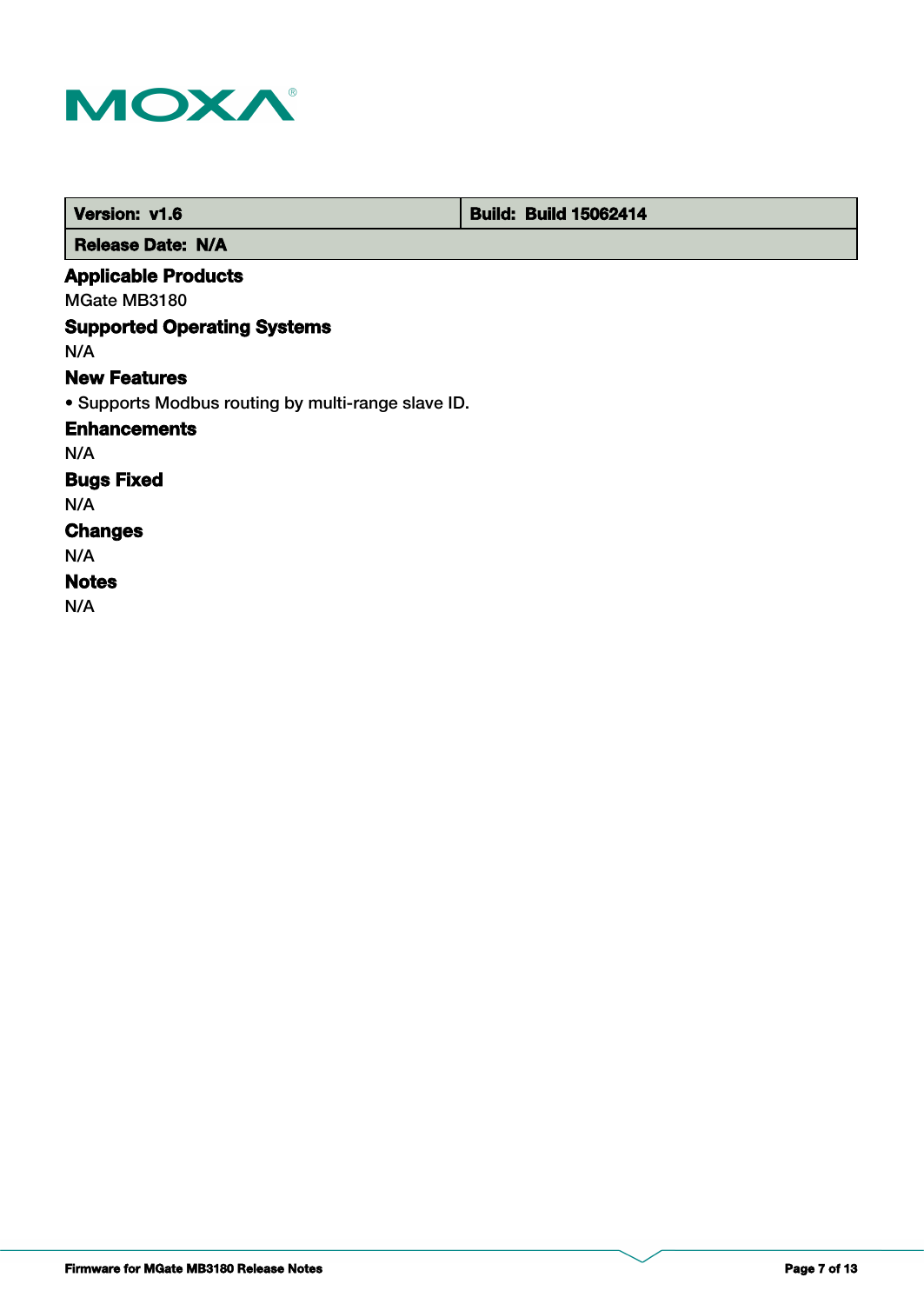

 **Version: v1.4 Build: Build: Build 14060915** 

 **Release Date: N/A**

# **Applicable Products**

MGate MB3180

### **Supported Operating Systems**

N/A

# **New Features**

N/A

### **Enhancements**

N/A

# **Bugs Fixed**

- MGate may not boot up when serial port 1 connects to an RS-485 or RS-422 device.
- MGate stops forwarding requests after receiving broadcast requests.

• Sometimes TCP PUSH packets will be immediately retransmitted due to imperfections in the retransmission timeout algorithm.

### **Changes**

N/A

### **Notes**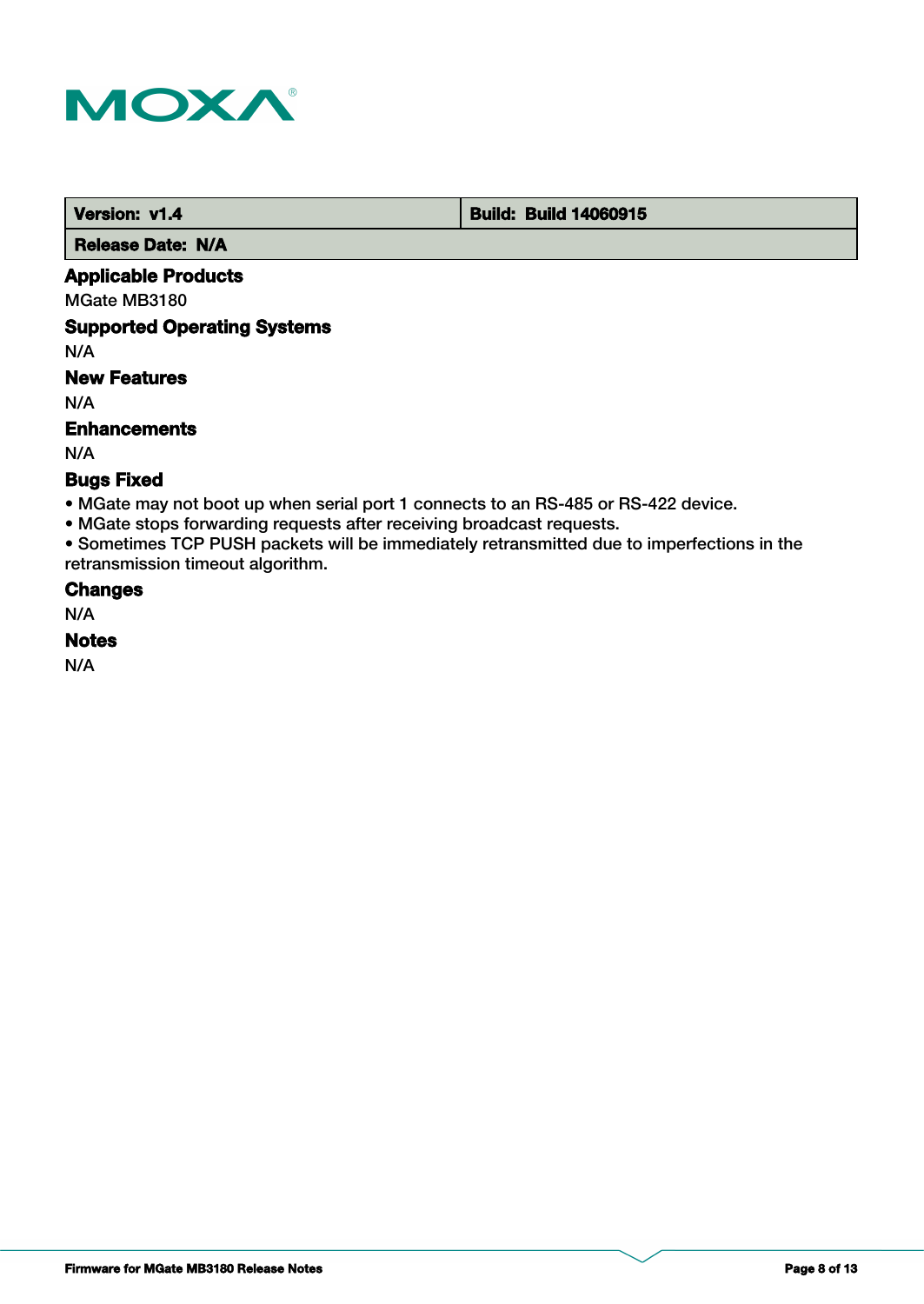

#### **Version: v1.3 Build: Build: Build 13042214**

 **Release Date: N/A**

# **Applicable Products**

MGate MB3180

### **Supported Operating Systems**

N/A

### **New Features**

- Added RTS toggle flow control.
- Modbus supports adjustable inter-character timeout and inter-frame delay.
- Added SNMP.

### **Enhancements**

• If MGate receives an ARP request from another host for which an ARP entry already exists, the hardware address in the ARP entry is updated accordingly.

• For Modbus function codes 01 to 04, if the receiving bytes of the RTU frame exceed the byte count for Modbus, drop the unnecessary bytes.

### **Bugs Fixed**

• MGate could not drop unnecessary RTU bytes when MB3000 retried to receive multiple times.

• When an RTU slave replied with an exception with a Modbus function code from 01 to 04, MGate would treat this response as an illegal packet (CRC).

• If auto detection is executed and cancelled before it finishes, and repeated many times, the result would show the wrong information.

• When running in Modbus ASCII master mode and the serial of Tx and Rx short-circuits, the system may restart.

# **Changes**

N/A

# **Notes**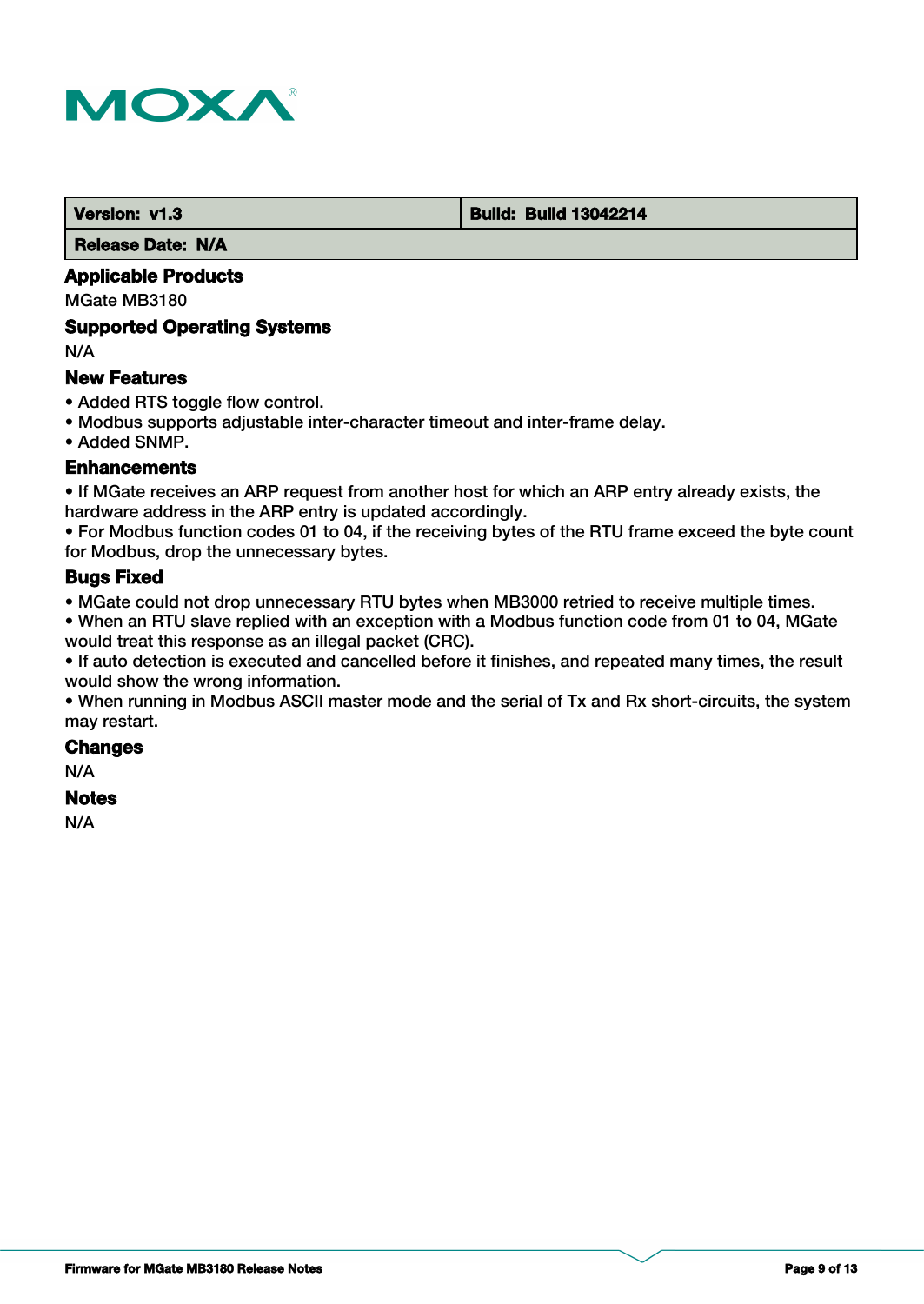

#### **Version: v1.2 Build: Build: Build 09101913**

 **Release Date: N/A**

# **Applicable Products**

MGate MB3180

### **Supported Operating Systems**

N/A

### **New Features**

- Added IP filter for 24 accessible IPs.
- Sends gratuitous ARP when link goes down and then up again to check if there is an IP conflict.

• Remote slave TCP port can be changed.

### **Enhancements**

• When there is a TCP slave set that does not exist, MB3000 will only try to connect to this slave if there is a request for it. In the previous version, MB3000 would try to connect if it received a request/response from any master/slave.

• Set ON as the default states of DTR & RTS, since some devices would be blocked when DTR or RTS were OFF even when they didn't use flow control.

• In ASCII mode, ignores data received after line feed (LF) because this could be an illegal packet generated by certain devices.

• In ASCII mode, checks CR instead of LF to verify the packet format is correct.

• Sends FIN instead of RST, as remote devices send FIN to close a connection.

### **Bugs Fixed**

• When traffic is heavy, MGate may lose some packets.

• According to RFC 2132, the DHCP option field must end with an "End Option", but MB3000 did not follow this policy so it could not get an IP address from some DHCP servers.

• According to RFC 1542, minimal BOOTP (the UDP data field) should be 300 octets, so it is now padded to 300 bytes.

• MGate's BOOTP packet has no magic cookie in the vendor information field. According to RFC 1542, if a special vendor-specific magic cookie is not being used, a BOOTP client should use the dotted decimal value 99.130.83.99 as specified in RFC 1497. In this case, if the client has no vendor information to communicate to the server, the octet immediately following the magic cookie should be set to the "End" tag (255) and the remaining octets of the 'vend' field should be set to zero.

- Firmware version was inconsistent between the telnet console and utility.
- Slave TCP port would be set as 0 after a first time firmware upgrade (above v1.1.5).

• In RTU mode, MB3000 would sometimes divide a frame into two partial frames. This error happened because the CRC was correct when MB3000 received the first partial frame. • In RTU mode, MB3000 would sometimes drop the last byte of packets when last 3 bytes were 00XX00. The error happened because the CRC was right even when MB3000 dropped the last byte.

- If there is a slave that does not exist, the current Modbus transmission is held up.
- When MB3000 received a request before establishing a connection to the target slave, the
- following requests would be blocked even after MB3000 finished establishing the connection.
- Minimum data length of Modbus request/response was set to zero instead of 1 byte.

• Continuously sent more than one reply to the serial master due to queuing requests from the disconnected connection and sending it after re-establishing the connection.

• With two TCP client/slaves, connection status of the second one would be affected by disconnection of the first one.

• Set user-defined TCP response timeout instead of default TCP response timeout (1000 ms).

### **Changes**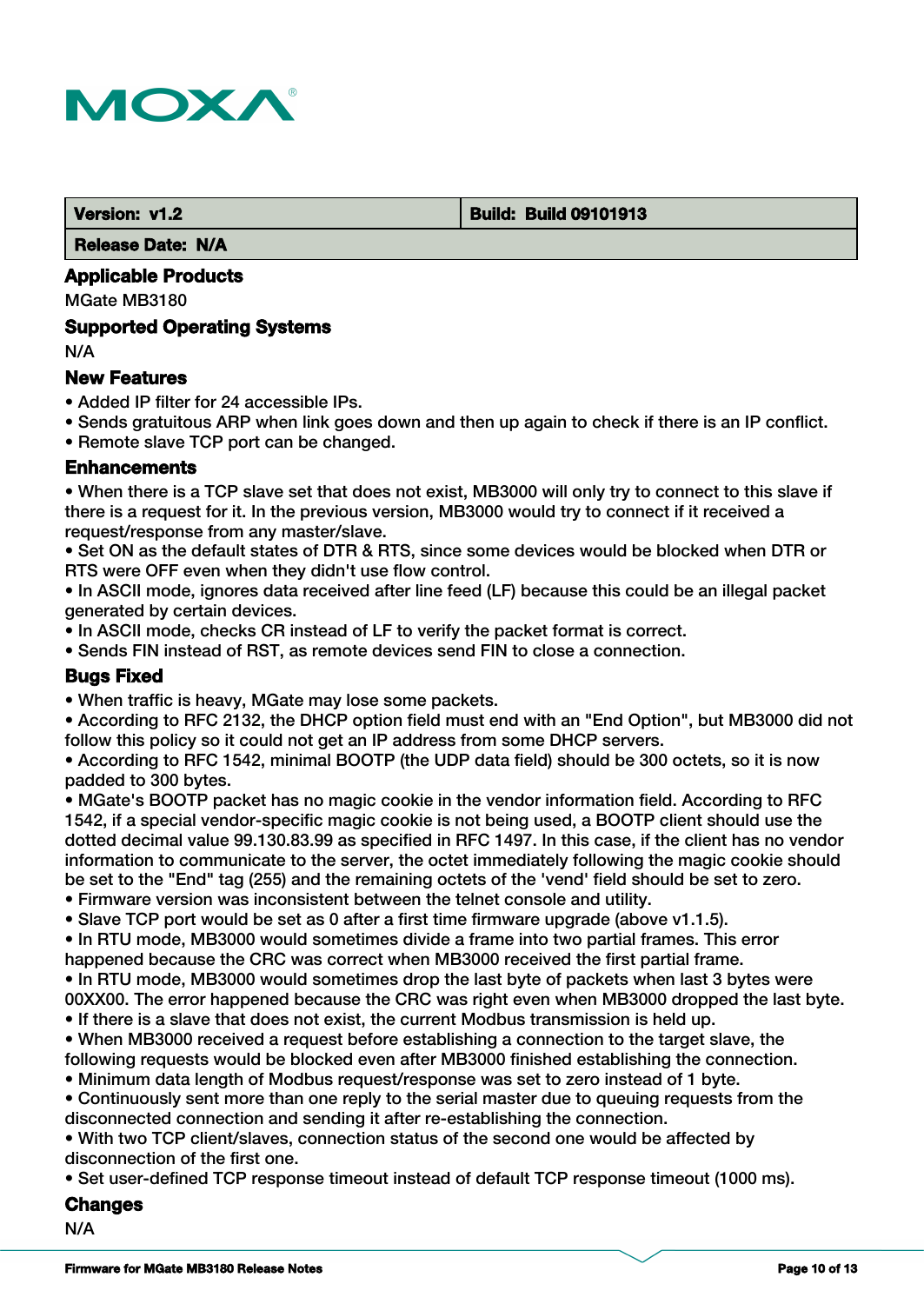

# **Notes**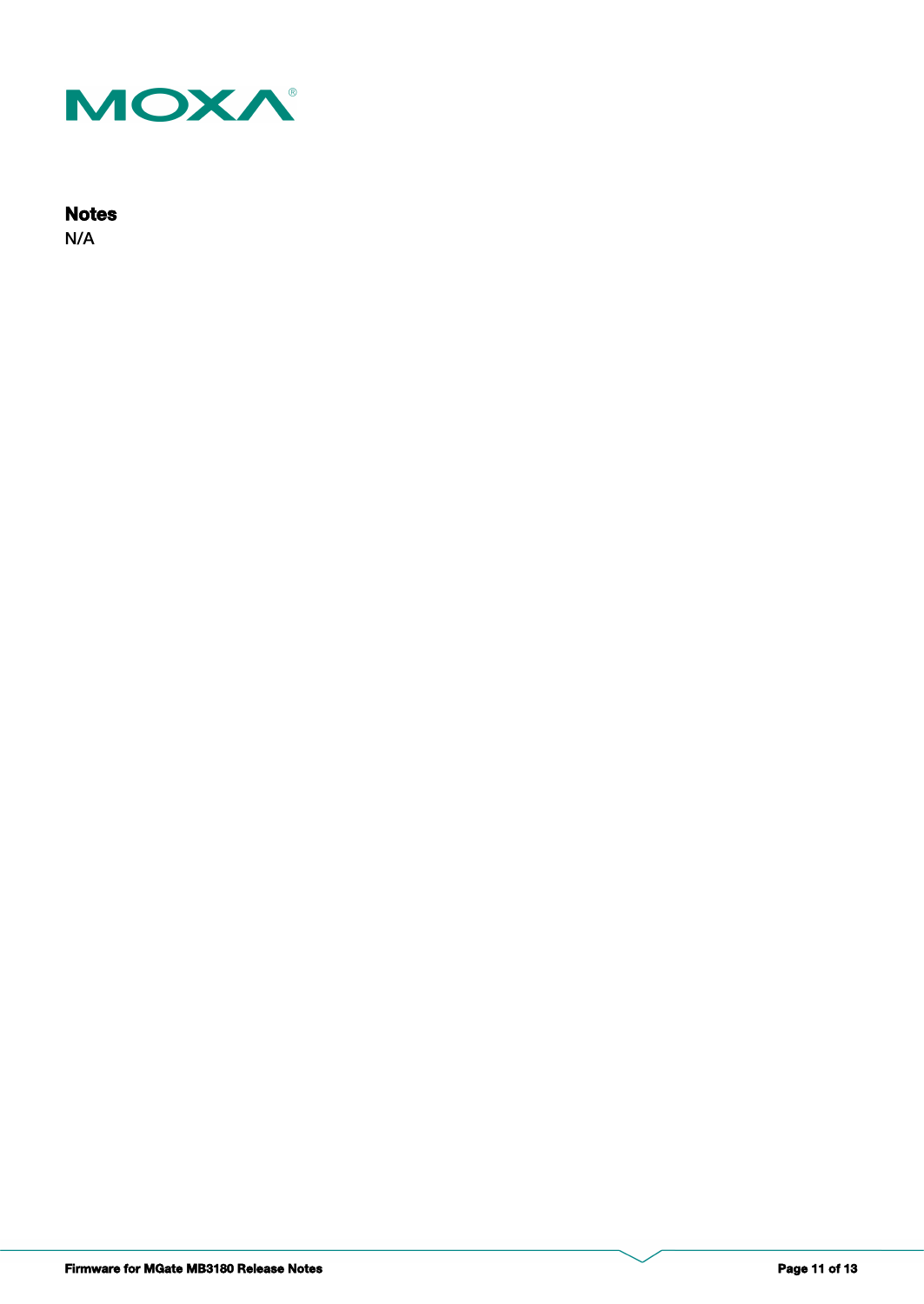

 **Version: v1.1 Version: v1.1 Build: Build: Build 07041216** 

 **Release Date: N/A**

# **Applicable Products**

MGate MB3180

# **Supported Operating Systems**

N/A

# **New Features**

N/A

### **Enhancements**

• Removed the "load factory default" function from telnet console to avoid an issue where connecting to the device would fail after setting the device to factory defaults.

# **Bugs Fixed**

• Some devices would reset continuously after upgrading the firmware.

• Dsc\_GetKernelInfo of MGCI returns the wrong firmware version.

# **Changes**

N/A

### **Notes**